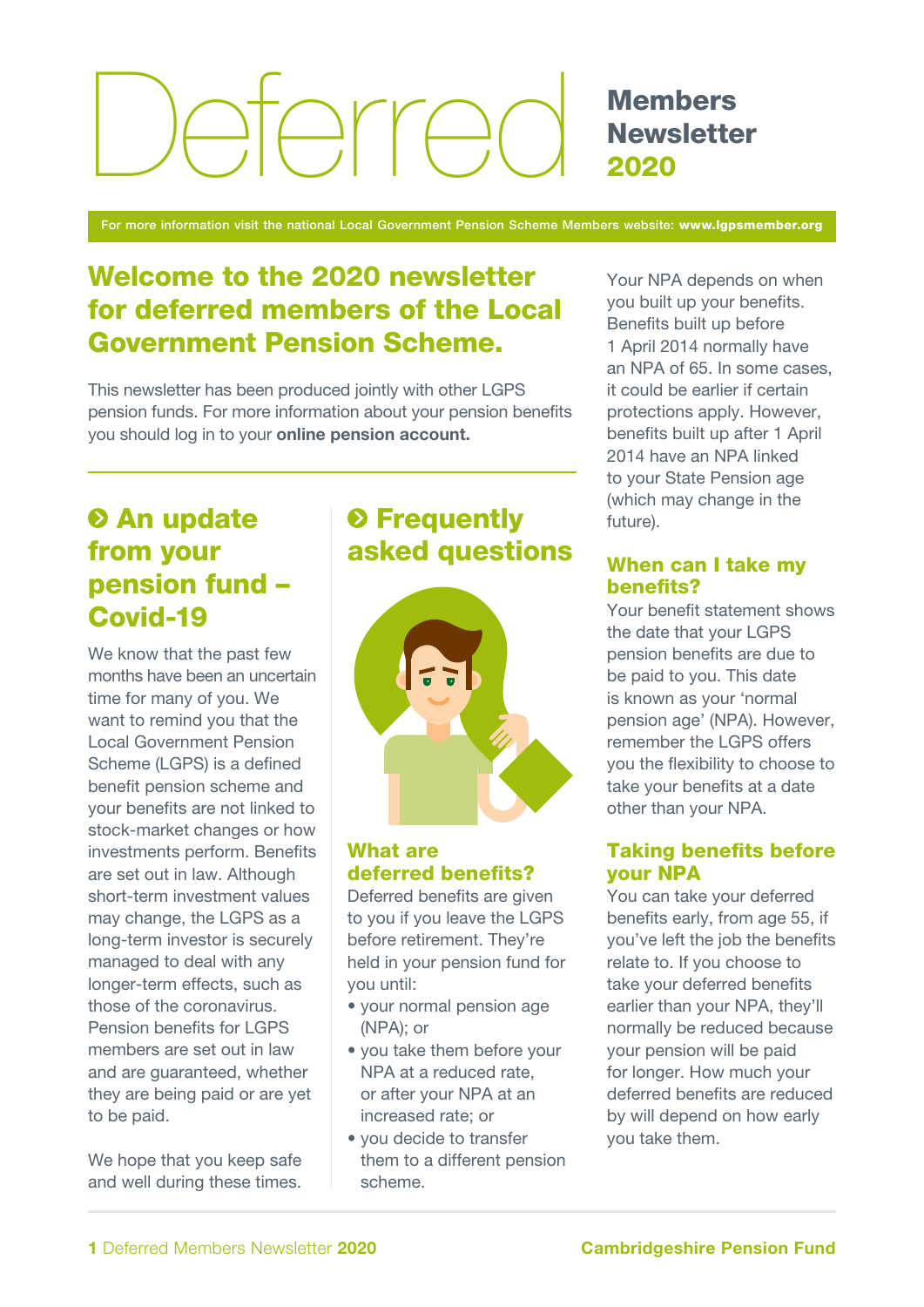The current early retirement reduction factors are shown below.

|                | <b>Pension</b><br>reduction |               | <b>Retirement grant</b><br>reduction % |
|----------------|-----------------------------|---------------|----------------------------------------|
| Years<br>early | <b>Male</b>                 | <b>Female</b> | <b>All members</b>                     |
| 0              | $0.0\%$                     | 0.0%          | 0.0%                                   |
| $\mathbf{1}$   | 5.1%                        | 5.1%          | 2.3%                                   |
| $\overline{2}$ | 9.9%                        | 9.9%          | 4.6%                                   |
| 3              | 14.3%                       | 14.3%         | 6.9%                                   |
| 4              | 18.4%                       | 18.4%         | 9.1%                                   |
| 5              | 22.2%                       | 22.2%         | 11.2%                                  |
| 6              | 25.7%                       | 25.7%         | 13.3%                                  |
| $\overline{7}$ | 29.0%                       | 29.0%         | 15.3%                                  |
| 8              | 32.1%                       | 32.1%         | 17.3%                                  |
| 9              | 35.0%                       | 35.0%         | 19.2%                                  |
| 10             | 37.7%                       | 37.7%         | 21.1%                                  |
| 11             | 41.6%                       | 41.6%         | Doesn't apply                          |
| 12             | 44.0%                       | 44.0%         | Doesn't apply                          |
| 13             | 46.3%                       | 46.3%         | Doesn't apply                          |

#### Taking benefits after your NPA

If you left the LGPS after 1 April 1998, you can choose to leave your benefits in the LGPS past your NPA, but we must pay these to you by your 75th birthday. In this case your benefits would be increased for late payment. If you left the LGPS before 1 April 1998, you must take your benefits when they're due.

#### Find out more by using our online benefit calculators

If you want to get an idea of how much your pension benefits would be if you chose to take them at a date other than your NPA, you can use the benefit calculators on [your online pension](https://lgssmember.pensiondetails.co.uk/home/login/index2.html)  [account.](https://lgssmember.pensiondetails.co.uk/home/login/index2.html)

The online calculators are a quick way of seeing how much your pension

benefits would be reduced or increased by, depending on whether you are thinking about taking them before or after your NPA.

You should always ask us for a formal quotation before making the final decision about when to take your benefits, but the online calculators will help you to find out more about your options.

#### Can I take my deferred benefits if I can't work because of ill health?

If you have a permanent ill-health condition you can apply to your former employer to have your deferred benefits released at any age, without any reduction.

Your former employer will ask an independent occupational health physician to give an opinion before they decide whether they can approve your application.

For your application to be approved, you must be permanently incapable of doing the job you were in when you left the LGPS. For more information, go to www.lgpsmember.org/arl/alreadyleft-when.php

#### How do my deferred benefits keep their value against inflation?

Each April, your deferred benefits are adjusted in line with inflation. The pension increase applied to your

benefits is measured by the Consumer Price Index (CPI) as at the previous September. For April 2020, this is 1.7%.

If you became a deferred member before 1 April 2019, you'll get the full 1.7% increase applied to your deferred benefits. If you became a deferred member after 1 April 2019, you'll have a proportion of the increase added to your benefits.

#### What happens to my deferred benefits if I die?

A lump-sum death grant and a survivor's pension may be due to your loved ones if you die while you are a deferred member of the LGPS.

If you left the LGPS before 1 April 2008, the death grant would be the same as your lump-sum retirement grant shown on your deferred benefit statement, including any pension increases since you left.

If you left on or after 1 April 2008, the death grant would be five times your deferred pension, as well as any pension increases since the date you left.

After your death, the following people may be due a pension.

- Your husband, wife or registered civil partner
- Any eligible children
- If you were a member of the LGPS on or after 1 April 2008, someone you live with as if you were married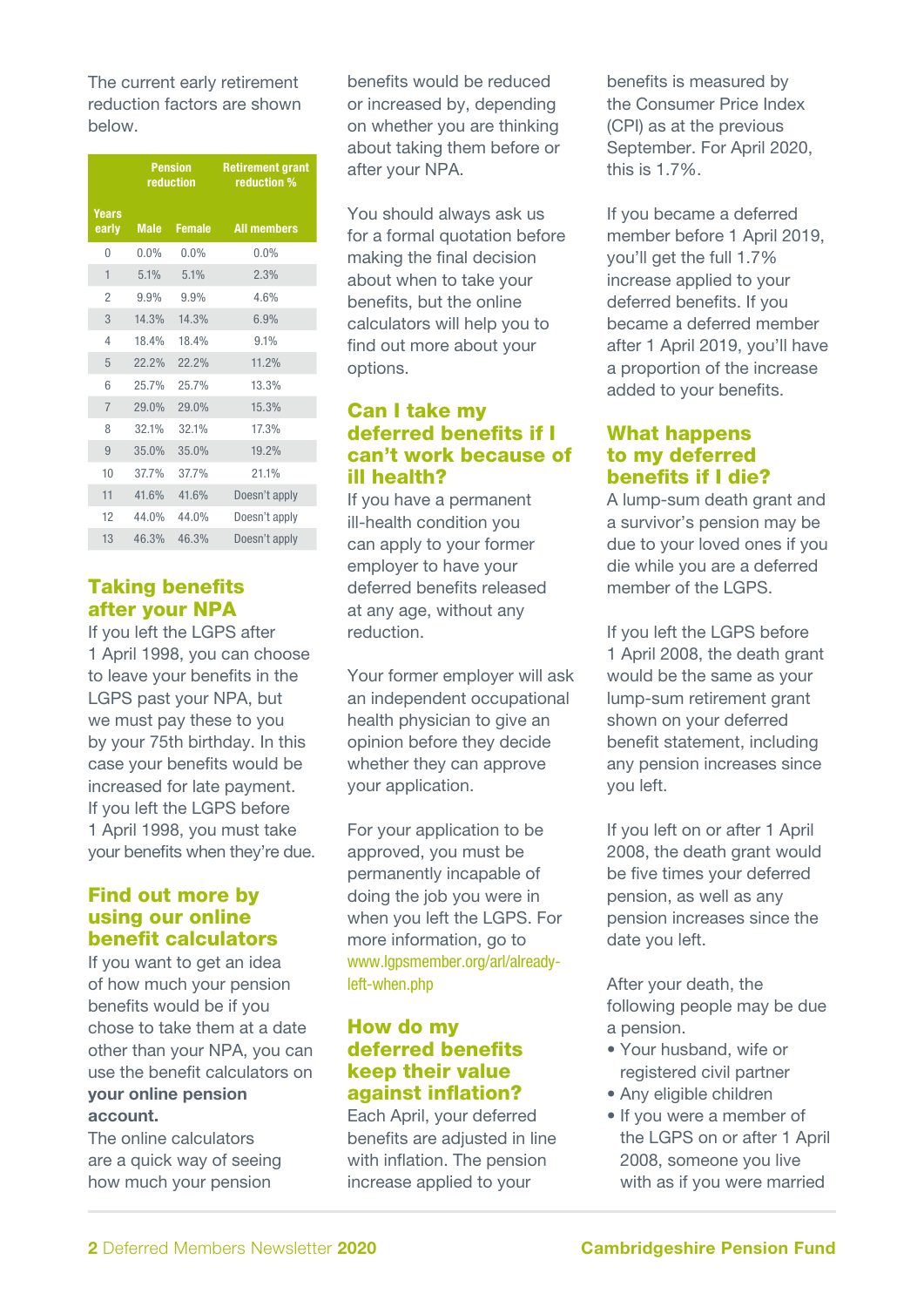Check how much your dependants could get by logging in to **your online** [pension account.](https://lgssmember.pensiondetails.co.uk/home/login/index2.html)

You can also tell us who you would like the death grant to be paid to.

#### How do I update my personal details?

If any of the personal details shown on your statement have changed, you can update us by filling in the relevant [update form.](https://lgssmember.pensiondetails.co.uk/home/members/lgps/active-members/forms-and-resources/index.html)

If your marital status has changed, we need to see a copy of your marriage certificate, civil partnership certificate or decree absolute, as appropriate, so we can update your record.

You can also change some of your personal details online by logging in to [your online](https://lgssmember.pensiondetails.co.uk/home/login/index2.html)  [pension account.](https://lgssmember.pensiondetails.co.uk/home/login/index2.html)

## **8 McCloud** court case

When the LGPS changed from a final salary to a career average pension scheme in 2014, protections for older scheme members were introduced. Similar protections were given in other public sector pension schemes. The Court of Appeal ruled that younger members of the Judges' and Firefighters' Pension schemes have been discriminated against because the protections don't apply to them.

## Your LGPS benefits are one of the most valuable assets you own.

#### However, this makes them attractive to criminals.

Pension scams are on the increase. Fraudsters posing as businesses are becoming more convincing in the methods they use to trick people out of their life savings. Contacting people out of the blue (often referred to as cold-calling) about their pension is now illegal and is usually a sign that the company involved is not what they seem.

The Pensions Regulator has produced a useful guide which tells you what to look out for if you are considering transferring your LGPS benefits to a company offering to manage your pension savings. For more information, please visit the [Pension](https://www.thepensionsregulator.gov.uk/pension-scams)  [Regulator's website.](https://www.thepensionsregulator.gov.uk/pension-scams)

The Government has said that there'll be changes to all main public sector schemes, including the LGPS, to remove this discrimination. As they're still considering what changes need to be made, we can't show the impact of the judgment in your statement. If you qualify for protection it will apply automatically - you don't need to make a claim. For more information, see the [LGPS website.](https://lgpsmember.org/news/story/mccloud_qanda.php)

## **O** Don't gamble your financial future

You have the right to transfer your deferred benefits out of the LGPS to a defined contribution arrangement which offers flexible benefits. However, it's very important you're aware that transferring out of the LGPS to another pension scheme where your benefits may be linked to investment markets is unlikely to be good for your financial future, except in exceptional circumstances.

If you're thinking of transferring your benefits, make sure you check what LGPS benefits you will be giving up, as well as any costs associated with a transfer, and what transferring your benefits might mean for you in the long term.

Deciding whether to transfer out of the LGPS is a serious financial decision which needs careful consideration. You should only make this decision after taking financial advice from registered independent financial advisors. In some cases, by law you must take financial advice before you can transfer.

For further information, visit the [Pensions Advisory](https://www.pensionsadvisoryservice.org.uk)  [Service](https://www.pensionsadvisoryservice.org.uk) website and the [Pensions Regulator's](https://www.thepensionsregulator.gov.uk)  [website.](https://www.thepensionsregulator.gov.uk)